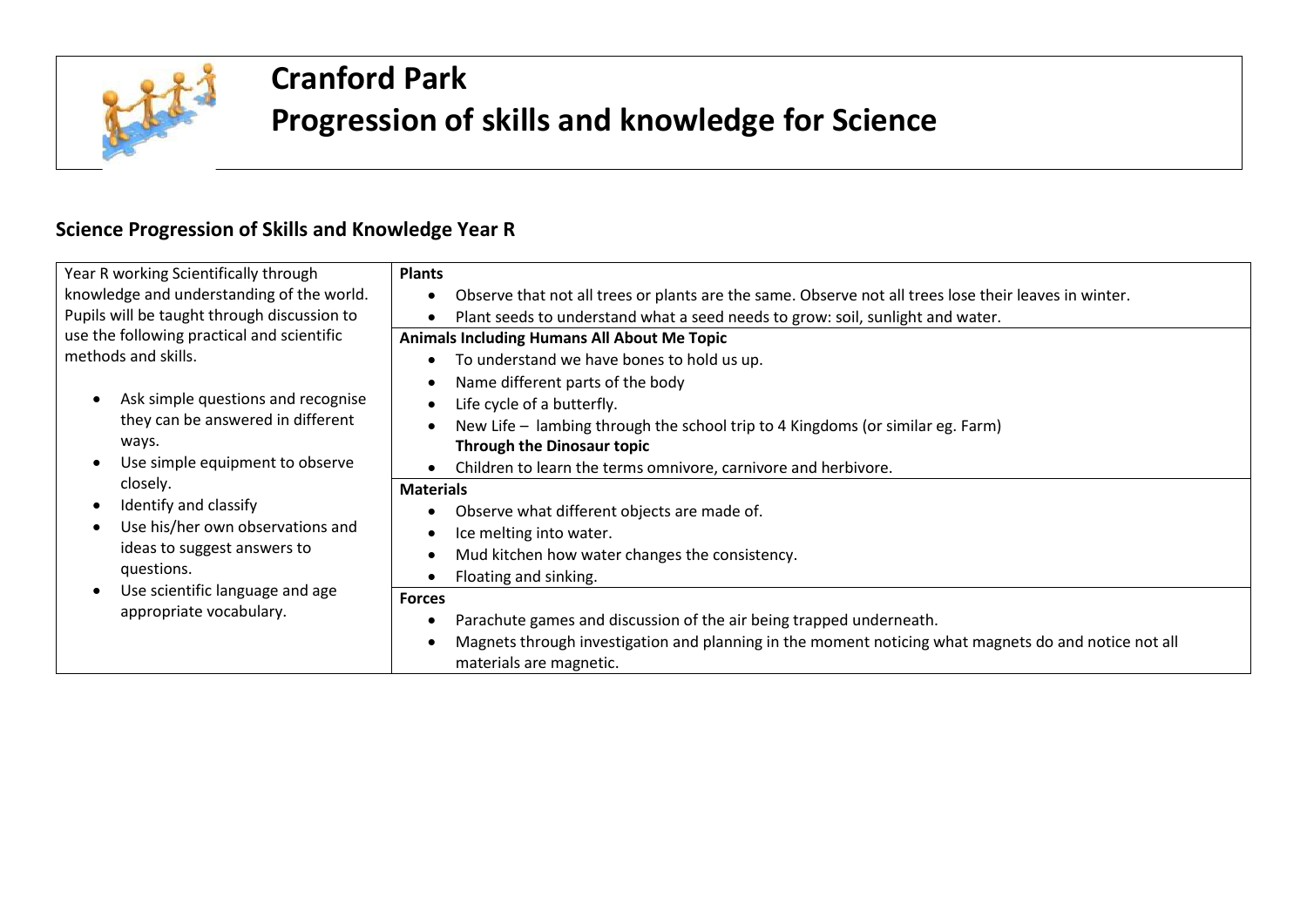## **Science Progression of Skills and Knowledge Year 1**

| <b>KS1 Working Scientifically</b>                                                                                                                                                                                                                                                                                                                                                                                                                                                                                          | <b>Everyday Materials</b>                                                                                                                                                                                                                                                                                                                                                  |
|----------------------------------------------------------------------------------------------------------------------------------------------------------------------------------------------------------------------------------------------------------------------------------------------------------------------------------------------------------------------------------------------------------------------------------------------------------------------------------------------------------------------------|----------------------------------------------------------------------------------------------------------------------------------------------------------------------------------------------------------------------------------------------------------------------------------------------------------------------------------------------------------------------------|
| Pupils will be taught to use the<br>following practical scientific<br>methods, processes and skills.<br>• Ask simple questions and recognise<br>that they can be answered in different<br>ways<br>• Use simple equipment to observe<br>closely<br>• Perform simple tests<br>· Identify and classify<br>• Gather and record data and findings<br>to help in answering questions<br>• Use his/her observations and ideas to<br>suggest answers to questions<br>• Use scientific language and age-<br>appropriate vocabulary. | Distinguish between an object and the material from which it is made.<br>Identify & name a variety of everyday materials, inc wood, plastic, glass, metal, water, and rock<br>Describe the simple physical properties of a variety of everyday materials.<br>Compare & group together a variety of everyday materials on the basis of their simple physical properties.    |
|                                                                                                                                                                                                                                                                                                                                                                                                                                                                                                                            | <b>Animals, including humans</b><br>Identify and name a variety of common animals inc fish, amphibians, reptiles, birds & mammals.<br>Identify and name a variety of common animals that are carnivores, herbivores and omnivores<br>Describe and compare the structure of a variety of common animals (fish, amphibians, reptiles, birds<br>and mammals, including pets). |
|                                                                                                                                                                                                                                                                                                                                                                                                                                                                                                                            | Identify, name, draw and label the basic parts of the human body and say which part of the body is<br>associated with each sense.<br>SRE name body parts and the scientific names for outside genitalia<br>$\bullet$                                                                                                                                                       |
|                                                                                                                                                                                                                                                                                                                                                                                                                                                                                                                            | <b>Plants</b><br>Identify and name a variety of common wild & garden plants, including deciduous and evergreen trees.<br>Identify and describe the basic structure of a variety of common flowering plants, including trees.                                                                                                                                               |
|                                                                                                                                                                                                                                                                                                                                                                                                                                                                                                                            | <b>Seasonal Changes</b>                                                                                                                                                                                                                                                                                                                                                    |
|                                                                                                                                                                                                                                                                                                                                                                                                                                                                                                                            | Observe changes across the four seasons<br>Observe and describe weather associated with the seasons and how day length varies<br>Linked to the Geography topic hot and cold places and habitats.                                                                                                                                                                           |
|                                                                                                                                                                                                                                                                                                                                                                                                                                                                                                                            | <b>Forces</b>                                                                                                                                                                                                                                                                                                                                                              |
|                                                                                                                                                                                                                                                                                                                                                                                                                                                                                                                            | How things move. Objects move in different ways; they roll, slide, bounce etc<br>$\bullet$<br>Forces change how things move.<br>Making forces bigger.<br>Forces change shapes.<br>$\bullet$                                                                                                                                                                                |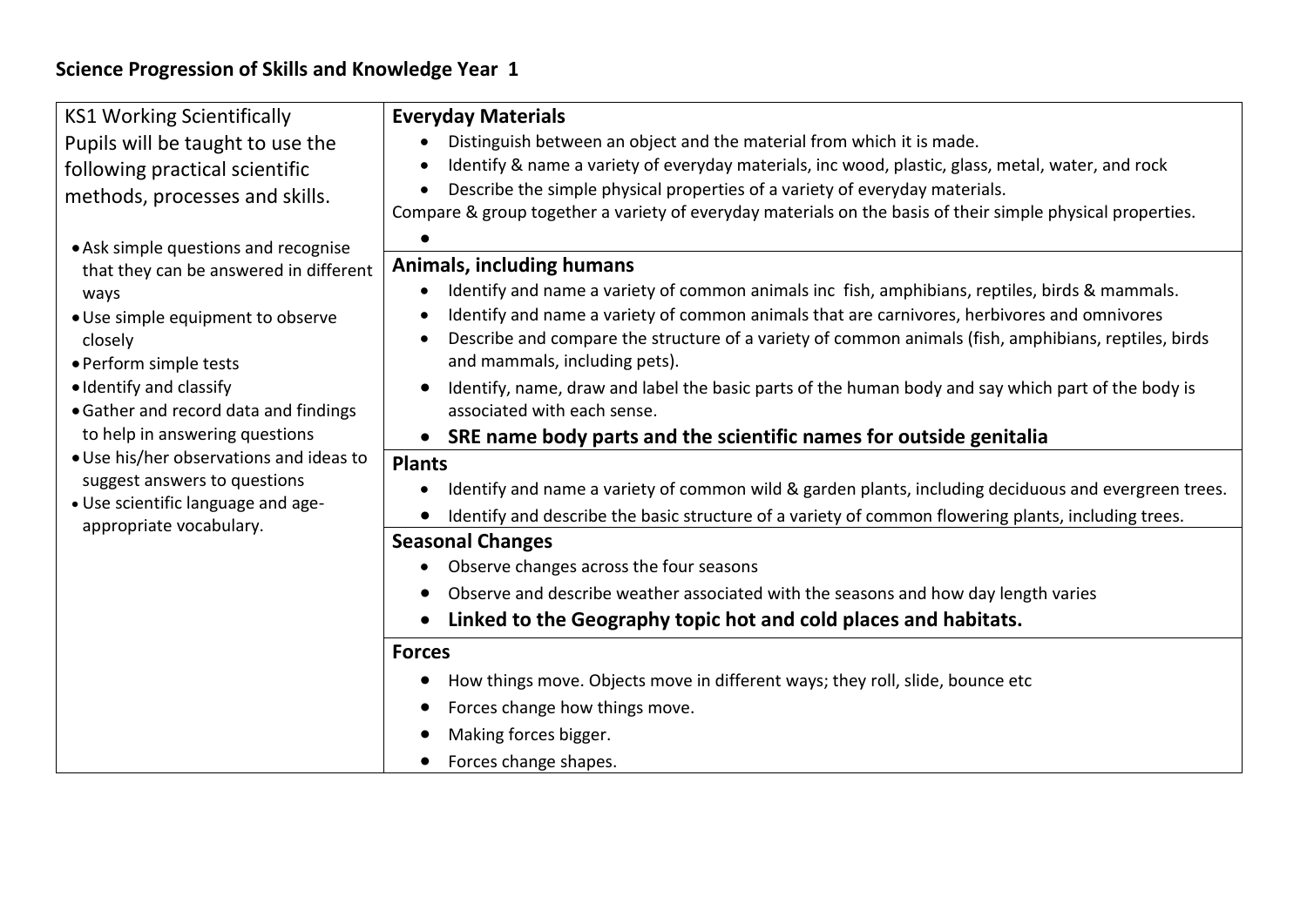| Describe the importance for humans of exercise, eating the right amounts of different types of food, and                                                                                                                                                                                                                                                                                                                                                                                                                                                                                                                                                                                                                                                                                                                                                                                                                                                                                                                                                                                                                                                                                                                                                                                                                                                                                                                                                                                                                                                                          |
|-----------------------------------------------------------------------------------------------------------------------------------------------------------------------------------------------------------------------------------------------------------------------------------------------------------------------------------------------------------------------------------------------------------------------------------------------------------------------------------------------------------------------------------------------------------------------------------------------------------------------------------------------------------------------------------------------------------------------------------------------------------------------------------------------------------------------------------------------------------------------------------------------------------------------------------------------------------------------------------------------------------------------------------------------------------------------------------------------------------------------------------------------------------------------------------------------------------------------------------------------------------------------------------------------------------------------------------------------------------------------------------------------------------------------------------------------------------------------------------------------------------------------------------------------------------------------------------|
| <b>Everyday Materials</b><br>Identify and compare the suitability of a variety of everyday materials, including wood, metal, plastic,<br>glass, brick, rock, paper and cardboard for particular uses.<br>Describe how the shapes of solid objects made from some materials can be changed by squashing,<br>bending, twisting and stretching.<br>Living things & their habitat<br>Explore and compare the differences between things that are living, dead, and things that have never<br>been alive.<br>Identify that most living things live in habitats to which they are suited and describe how different<br>habitats provide for the basic needs of different kinds of animals and plants, and how they depend on<br>each other.<br>Identify and name a variety of plants and animals in their habitats, including micro-habitats<br>Describe how animals obtain their food from plants and other animals, using the idea of a simple food<br>chain, and identify and name different sources of food.<br>Observe and describe how seeds and bulbs grow into mature plants. (Plants)<br>Find out and describe how plants need water, light and a suitable temperature to grow and stay healthy<br>and how they vary from plant to plant<br>identify and describe the functions of different parts of flowering plants: roots, stem/trunk, leaves and<br>flowers<br>Investigate the way in which water is transported within plants and explore the part that flowers play in the life<br>cycle of flowering plants, including pollination, seed formation and seed dispersal. |
|                                                                                                                                                                                                                                                                                                                                                                                                                                                                                                                                                                                                                                                                                                                                                                                                                                                                                                                                                                                                                                                                                                                                                                                                                                                                                                                                                                                                                                                                                                                                                                                   |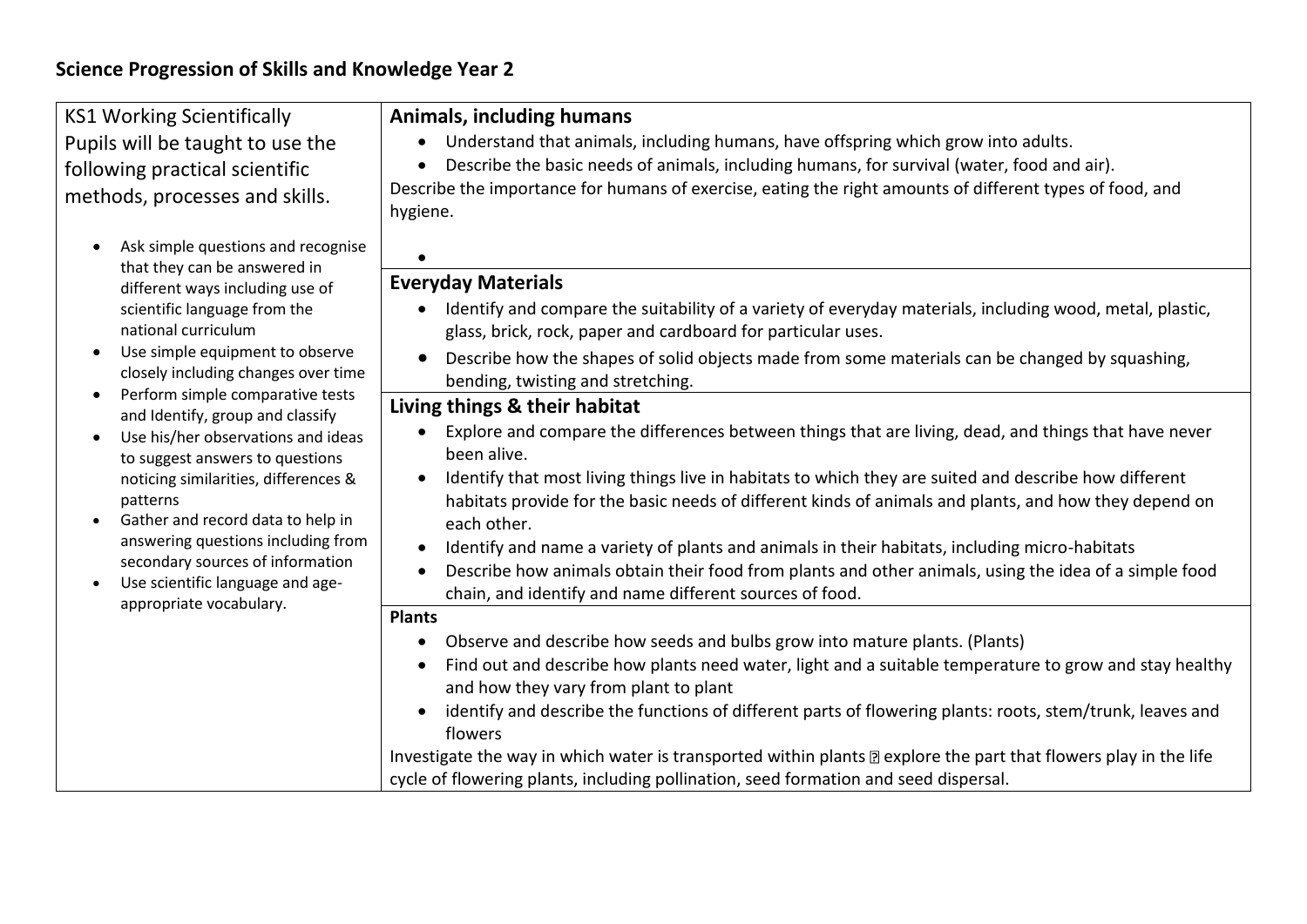## **Science Progression of Skills and Knowledge Year 3**

| <b>Working Scientifically</b><br>Pupils will be taught to use the<br>following practical scientific methods,<br>processes and skills.<br>asking relevant questions and<br>$\bullet$ | <b>Animals, including humans</b><br>identify that animals, including humans, need the right types and amount of nutrition, and that they cannot<br>make their own food; they get nutrition from what they eat<br>identify that humans and some other animals have skeletons and muscles for support, protection and<br>movement. |
|-------------------------------------------------------------------------------------------------------------------------------------------------------------------------------------|----------------------------------------------------------------------------------------------------------------------------------------------------------------------------------------------------------------------------------------------------------------------------------------------------------------------------------|
| using different types of scientific<br>enquiries to answer them                                                                                                                     | Light                                                                                                                                                                                                                                                                                                                            |
| setting up simple practical<br>$\bullet$                                                                                                                                            | recognise that they need light in order to see things and that dark is the absence of light                                                                                                                                                                                                                                      |
| enquiries, comparative and fair                                                                                                                                                     | notice that light is reflected from surfaces                                                                                                                                                                                                                                                                                     |
| tests                                                                                                                                                                               | recognise that light from the sun can be dangerous and that there are ways to protect their eyes                                                                                                                                                                                                                                 |
| making systematic and careful<br>$\bullet$<br>observations and, where                                                                                                               | recognise that shadows are formed when the light from a light source is blocked by an opaque object<br>$\bullet$                                                                                                                                                                                                                 |
| appropriate, taking accurate<br>measurements using standard                                                                                                                         | find patterns in the way that the size of shadows change.                                                                                                                                                                                                                                                                        |
| units, using a range of                                                                                                                                                             |                                                                                                                                                                                                                                                                                                                                  |
| equipment, including<br>thermometers and data loggers                                                                                                                               | <b>Rocks</b>                                                                                                                                                                                                                                                                                                                     |
| gathering, recording, classifying<br>$\bullet$<br>and presenting data in a variety                                                                                                  | compare and group together different kinds of rocks on the basis of their appearance and simple physical<br>$\bullet$<br>properties                                                                                                                                                                                              |
| of ways to help in answering                                                                                                                                                        | describe in simple terms how fossils are formed when things that have lived are trapped within rock<br>$\bullet$                                                                                                                                                                                                                 |
| questions                                                                                                                                                                           | recognise that soils are made from rocks and organic matter.                                                                                                                                                                                                                                                                     |
| recording findings using simple<br>scientific language, drawings,                                                                                                                   | <b>Forces and Magnets</b>                                                                                                                                                                                                                                                                                                        |
| labelled diagrams, keys, bar                                                                                                                                                        | compare how things move on different surfaces                                                                                                                                                                                                                                                                                    |
| charts, and tables                                                                                                                                                                  | notice that some forces need contact between two objects, but magnetic forces can act at a distance<br>$\bullet$                                                                                                                                                                                                                 |
| reporting on findings from<br>$\bullet$<br>enquiries, including oral and                                                                                                            | observe how magnets attract or repel each other and attract some materials and not others<br>$\bullet$                                                                                                                                                                                                                           |
| written explanations, displays or                                                                                                                                                   | compare and group together a variety of everyday materials on the basis of whether they are attracted to a<br>magnet, and identify some magnetic materials                                                                                                                                                                       |
| presentations of results and                                                                                                                                                        | describe magnets as having two poles                                                                                                                                                                                                                                                                                             |
| conclusions<br>using results to draw simple                                                                                                                                         | predict whether two magnets will attract or repel each other, depending on which poles are facing.                                                                                                                                                                                                                               |
| conclusions, make predictions                                                                                                                                                       |                                                                                                                                                                                                                                                                                                                                  |
| for new values, suggest                                                                                                                                                             |                                                                                                                                                                                                                                                                                                                                  |
| improvements and raise further<br>questions                                                                                                                                         |                                                                                                                                                                                                                                                                                                                                  |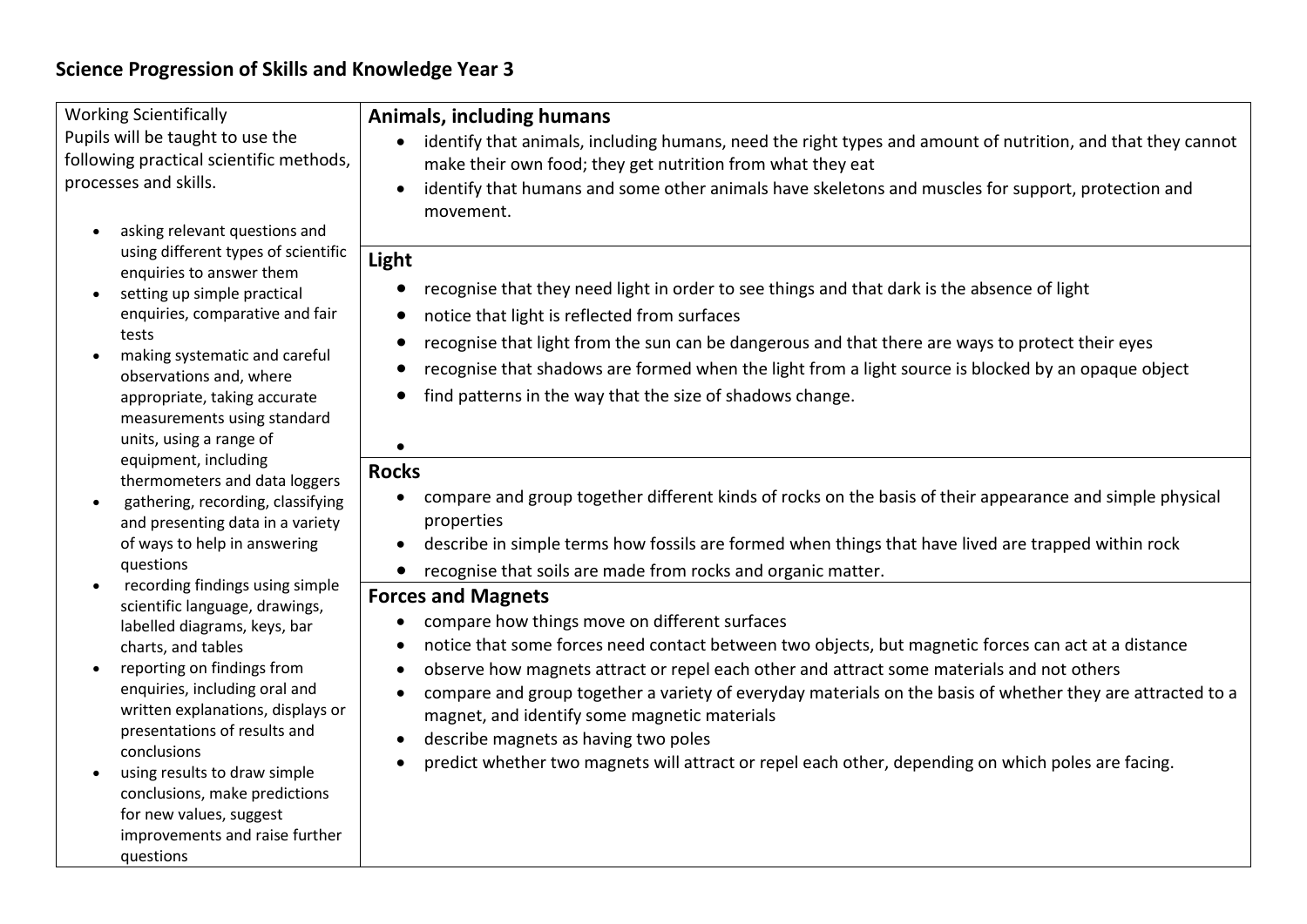| identifying differences,           |
|------------------------------------|
| similarities or changes related to |
| simple scientific ideas and        |
| processes                          |
| using straightforward scientific   |
| evidence to answer questions or    |
| to support their findings.         |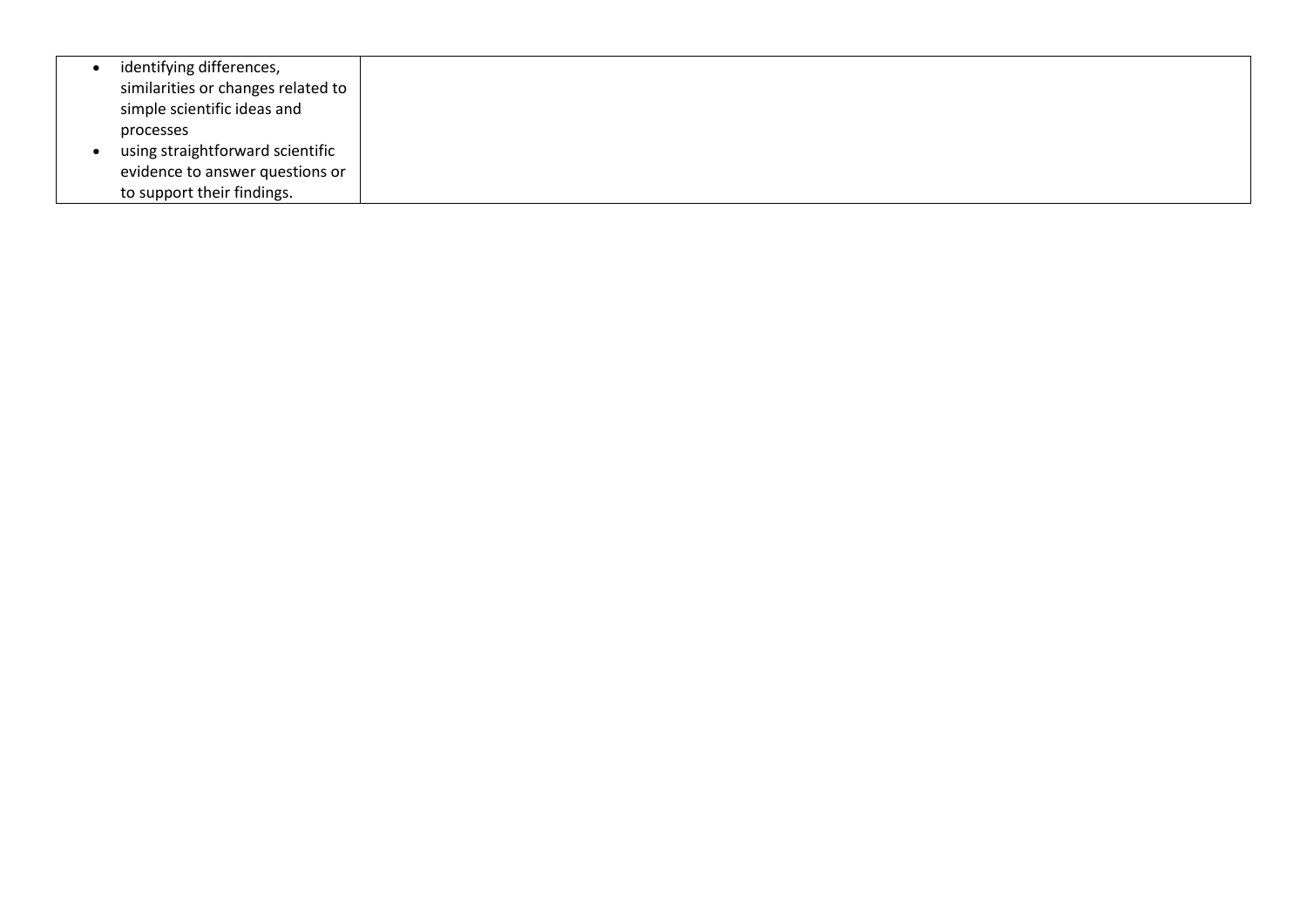| <b>Working Scientifically</b><br>Pupils will be taught to use the<br>following practical scientific methods,<br>processes and skills.                                                                                                                                                                                                                                                                                                                                                                                                                                                                                                                                                                                                                                                                                                                                                      | <b>Electricity</b><br>identify common appliances that run on electricity<br>construct a simple series electrical circuit, identifying and naming its basic parts, including cells, wires,<br>bulbs, switches and buzzers                                                                                                                                                                                                                                                                                                                                                                                                                                                                                                                                                                                                |
|--------------------------------------------------------------------------------------------------------------------------------------------------------------------------------------------------------------------------------------------------------------------------------------------------------------------------------------------------------------------------------------------------------------------------------------------------------------------------------------------------------------------------------------------------------------------------------------------------------------------------------------------------------------------------------------------------------------------------------------------------------------------------------------------------------------------------------------------------------------------------------------------|-------------------------------------------------------------------------------------------------------------------------------------------------------------------------------------------------------------------------------------------------------------------------------------------------------------------------------------------------------------------------------------------------------------------------------------------------------------------------------------------------------------------------------------------------------------------------------------------------------------------------------------------------------------------------------------------------------------------------------------------------------------------------------------------------------------------------|
| asking relevant questions and<br>using different types of scientific<br>enquiries to answer them<br>setting up simple practical<br>enquiries, comparative and fair<br>tests<br>making systematic and careful<br>observations and, where<br>appropriate, taking accurate<br>measurements using standard<br>units, using a range of<br>equipment, including<br>thermometers and data loggers<br>gathering, recording, classifying<br>and presenting data in a variety<br>of ways to help in answering<br>questions<br>recording findings using simple<br>scientific language, drawings,<br>labelled diagrams, keys, bar<br>charts, and tables<br>reporting on findings from<br>enquiries, including oral and<br>written explanations, displays or<br>presentations of results and<br>conclusions<br>using results to draw simple<br>conclusions, make predictions<br>for new values, suggest | identify whether or not a lamp will light in a simple series circuit, based on whether or not the lamp is part<br>of a complete loop with a battery<br>recognise that a switch opens and closes a circuit and associate this with whether or not a lamp lights in a<br>simple series circuit<br>recognise some common conductors and insulators, and associate metals with being good conductors.<br>observe how magnets attract or repel each other and attract some materials and not others<br>$\bullet$<br>compare and group together a variety of everyday materials on the basis of whether they are attracted to a<br>magnet, and identify some magnetic materials<br>describe magnets as having two poles<br>predict whether two magnets will attract or repel each other, depending on which poles are facing. |
|                                                                                                                                                                                                                                                                                                                                                                                                                                                                                                                                                                                                                                                                                                                                                                                                                                                                                            | Sound<br>identify how sounds are made, associating some of them with something vibrating<br>recognise that vibrations from sounds travel through a medium to the ear<br>find patterns between the pitch of a sound and features of the object that produced it<br>find patterns between the volume of a sound and the strength of the vibrations that produced it<br>recognise that sounds get fainter as the distance from the sound source increases.                                                                                                                                                                                                                                                                                                                                                                 |
|                                                                                                                                                                                                                                                                                                                                                                                                                                                                                                                                                                                                                                                                                                                                                                                                                                                                                            | <b>States of Matter</b><br>compare and group materials together, according to whether they are solids, liquids or gases<br>observe that some materials change state when they are heated or cooled, and measure or research the<br>temperature at which this happens in degrees Celsius (°C)<br>identify the part played by evaporation and condensation in the water cycle and associate the rate of<br>evaporation with temperature.                                                                                                                                                                                                                                                                                                                                                                                  |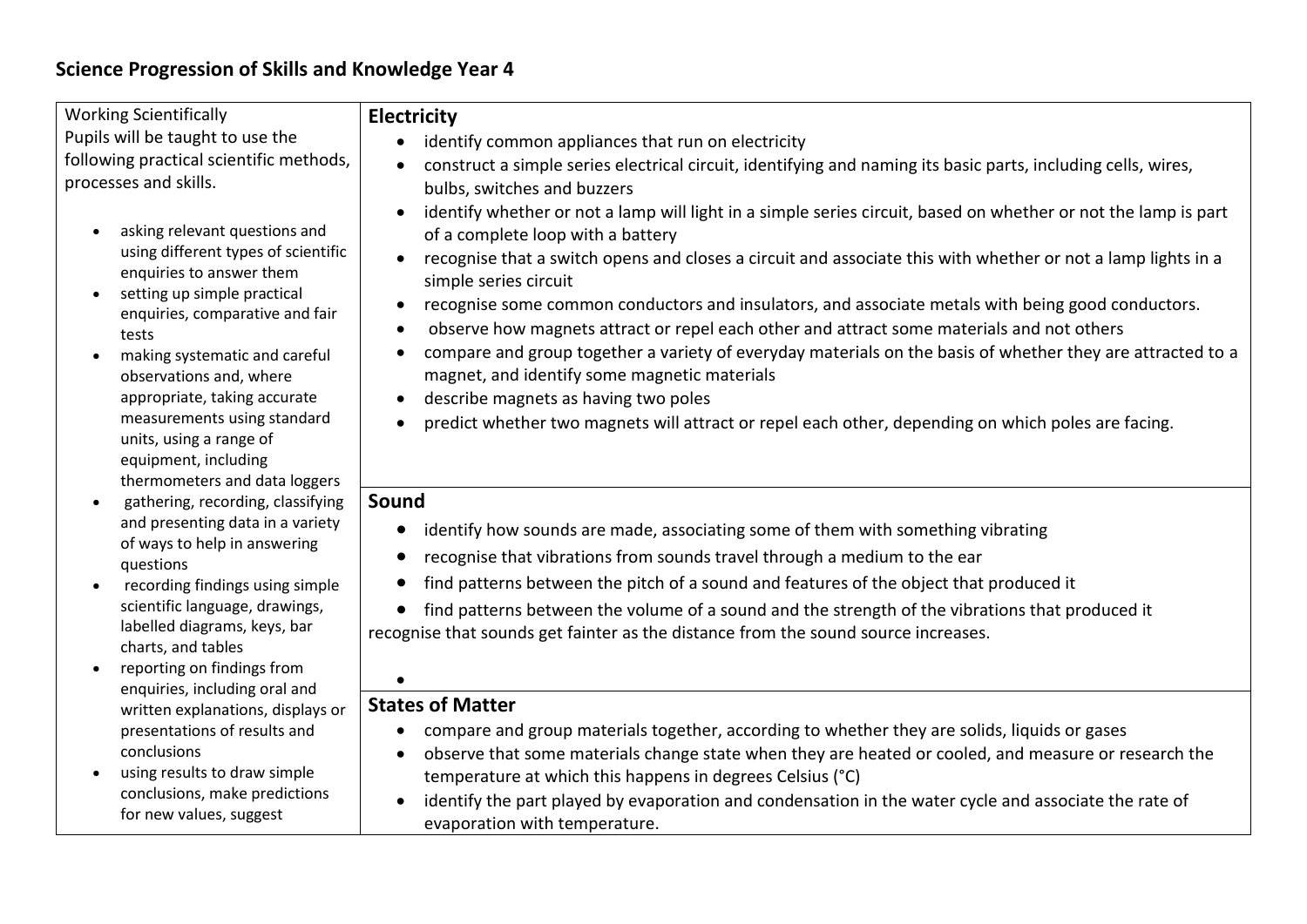| improvements and raise further<br>questions<br>identifying differences,<br>similarities or changes related to<br>simple scientific ideas and<br>processes<br>using straightforward scientific<br>evidence to answer questions or<br>to support their findings. | Animals, including humans<br>describe the simple functions of the basic parts of the digestive system in humans<br>identify the different types of teeth in humans and their simple functions<br>construct and interpret a variety of food chains, identifying producers, predators and prey. |
|----------------------------------------------------------------------------------------------------------------------------------------------------------------------------------------------------------------------------------------------------------------|-----------------------------------------------------------------------------------------------------------------------------------------------------------------------------------------------------------------------------------------------------------------------------------------------|
|----------------------------------------------------------------------------------------------------------------------------------------------------------------------------------------------------------------------------------------------------------------|-----------------------------------------------------------------------------------------------------------------------------------------------------------------------------------------------------------------------------------------------------------------------------------------------|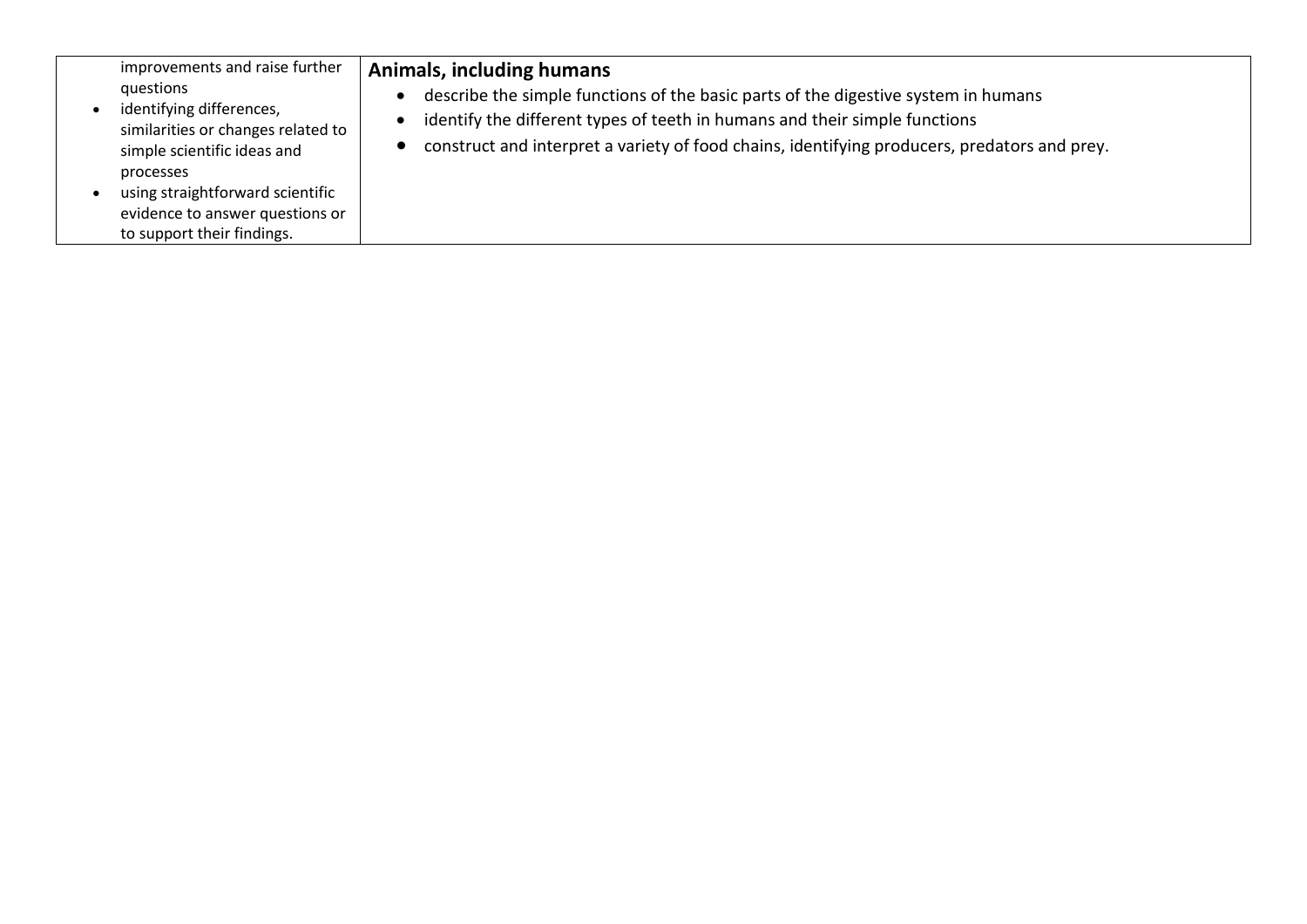| <b>Working Scientifically</b><br>Pupils will be taught to use the<br>following practical scientific methods,<br>processes and skills.                                                                                                                                                                                                                                                                                                                                        | <b>Forces</b><br>explain that unsupported objects fall towards the Earth because of the force of gravity acting between the<br>Earth and the falling object<br>identify the effects of air resistance, water resistance and friction, that act between moving surfaces<br>$\bullet$                                                                                                                                                                                                                                                                                                                                                                                                                                                                                                                                                                                                                                                                                                                     |
|------------------------------------------------------------------------------------------------------------------------------------------------------------------------------------------------------------------------------------------------------------------------------------------------------------------------------------------------------------------------------------------------------------------------------------------------------------------------------|---------------------------------------------------------------------------------------------------------------------------------------------------------------------------------------------------------------------------------------------------------------------------------------------------------------------------------------------------------------------------------------------------------------------------------------------------------------------------------------------------------------------------------------------------------------------------------------------------------------------------------------------------------------------------------------------------------------------------------------------------------------------------------------------------------------------------------------------------------------------------------------------------------------------------------------------------------------------------------------------------------|
| planning different types of<br>scientific enquiries to answer                                                                                                                                                                                                                                                                                                                                                                                                                | recognise that some mechanisms, including levers, pulleys and gears, allow a smaller force to have a greater<br>effect.                                                                                                                                                                                                                                                                                                                                                                                                                                                                                                                                                                                                                                                                                                                                                                                                                                                                                 |
| questions, including recognising<br>and controlling variables where<br>necessary<br>taking measurements, using a<br>range of scientific equipment,<br>with increasing accuracy and<br>precision, taking repeat readings<br>when appropriate<br>recording data and results of                                                                                                                                                                                                 | <b>Earth and Space</b><br>describe the movement of the Earth, and other planets, relative to the Sun in the solar system<br>$\bullet$<br>describe the movement of the Moon relative to the Earth<br>describe the Sun, Earth and Moon as approximately spherical bodies<br>use the idea of the Earth's rotation to explain day and night and the apparent movement of the sun across<br>the sky.<br>recognise that sounds get fainter as the distance from the sound source increases.                                                                                                                                                                                                                                                                                                                                                                                                                                                                                                                   |
| increasing complexity using<br>scientific diagrams and labels,<br>classification keys, tables, scatter<br>graphs, bar and line graphs<br>using test results to make<br>predictions to set up further<br>comparative and fair tests<br>reporting and presenting<br>findings from enquiries,<br>including conclusions, causal<br>relationships and explanations of<br>and degree of trust in results, in<br>oral and written forms such as<br>displays and other presentations | Properties and changes of materials<br>compare and group together everyday materials on the basis of their properties, including their hardness,<br>solubility, transparency, conductivity (electrical and thermal), and response to magnets<br>know that some materials will dissolve in liquid to form a solution, and describe how to recover a substance<br>from a solution<br>use knowledge of solids, liquids and gases to decide how mixtures might be separated, including through<br>filtering, sieving and evaporating<br>give reasons, based on evidence from comparative and fair tests, for the particular uses of everyday<br>materials, including metals, wood and plastic<br>demonstrate that dissolving, mixing and changes of state are reversible changes<br>explain that some changes result in the formation of new materials, and that this kind of change is not<br>usually reversible, including changes associated with burning and the action of acid on bicarbonate of soda. |
| identifying scientific evidence<br>that has been used to support or<br>refute ideas or arguments.                                                                                                                                                                                                                                                                                                                                                                            | <b>Animals, including humans</b><br>describe the changes as humans develop to old age.<br>Draw a timeline to indicate stages in growth and development<br>Learn about the changes experienced in puberty.                                                                                                                                                                                                                                                                                                                                                                                                                                                                                                                                                                                                                                                                                                                                                                                               |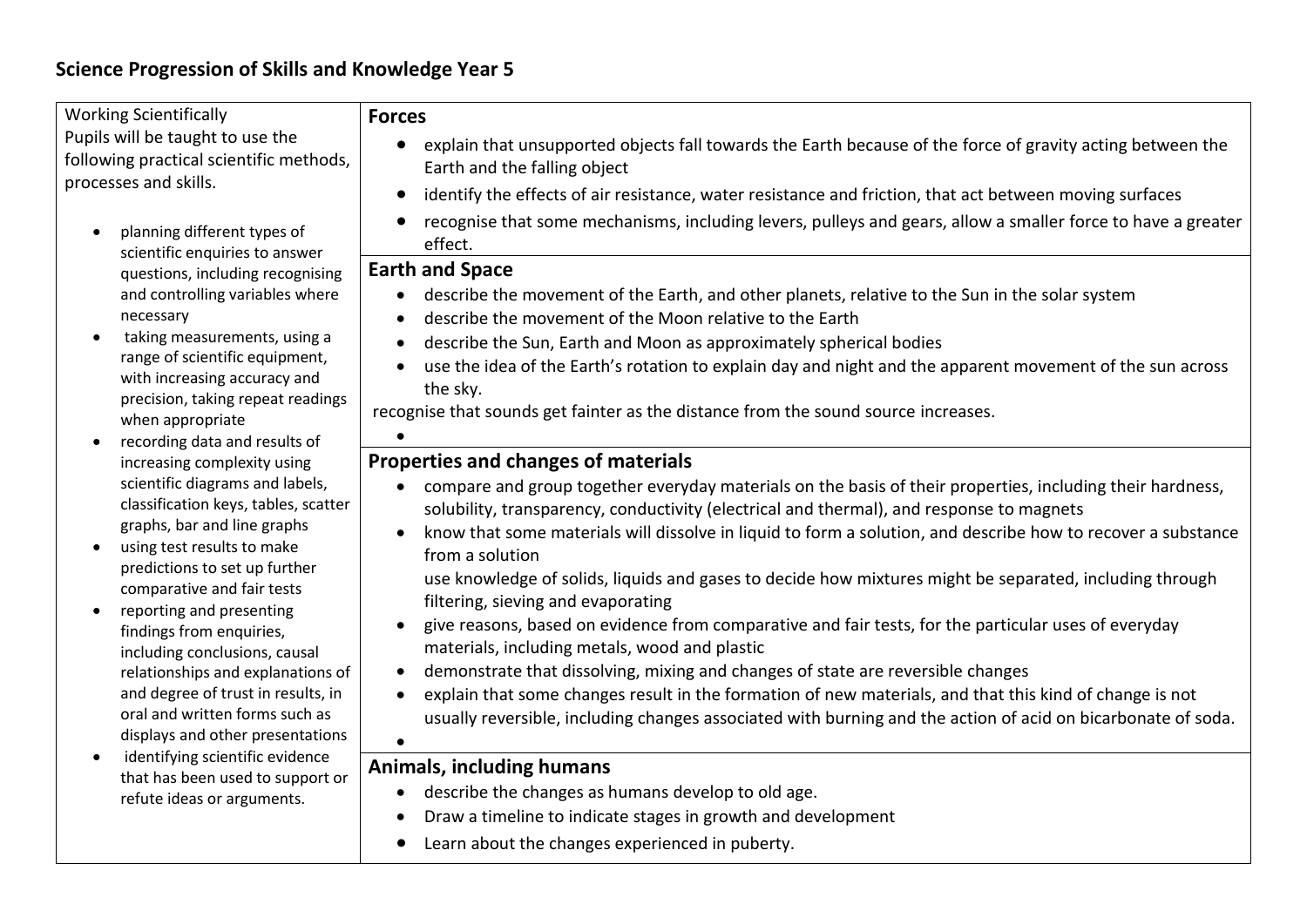| <b>Plants</b>                                                                  |
|--------------------------------------------------------------------------------|
| Describe the life cycle of a plant.<br>Name the reproductive parts of a plant. |
|                                                                                |